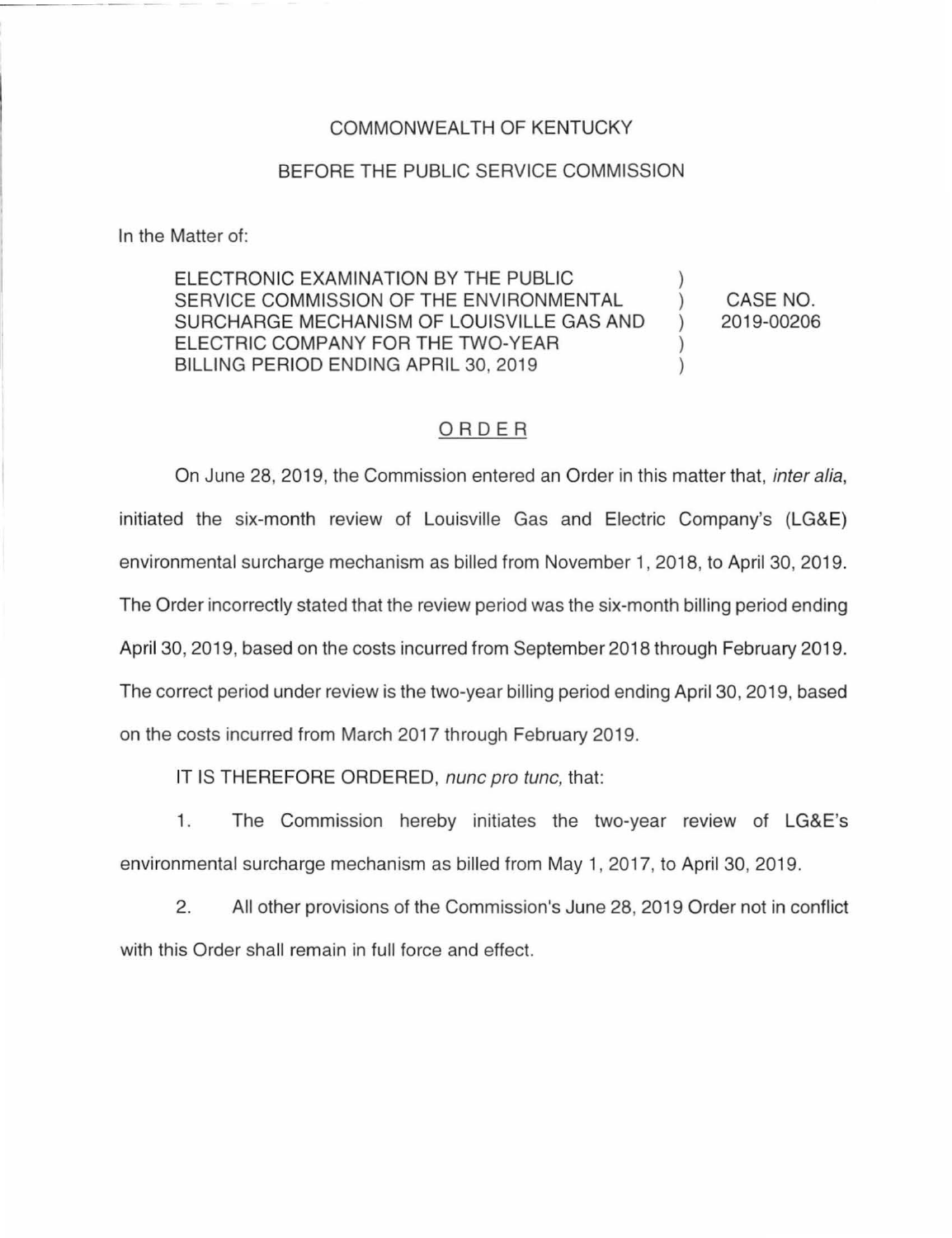By the Commission

|                           | ENTERED |                        |
|---------------------------|---------|------------------------|
|                           |         | <b>JUL 0 3 2019</b>    |
| <b>SERVICE COMMISSION</b> |         | <b>KENTUCKY PUBLIC</b> |

ATTEST:

Two-8. Punso Executive Director

 $\bar{\nu}$ 

Case No. 2019-00206